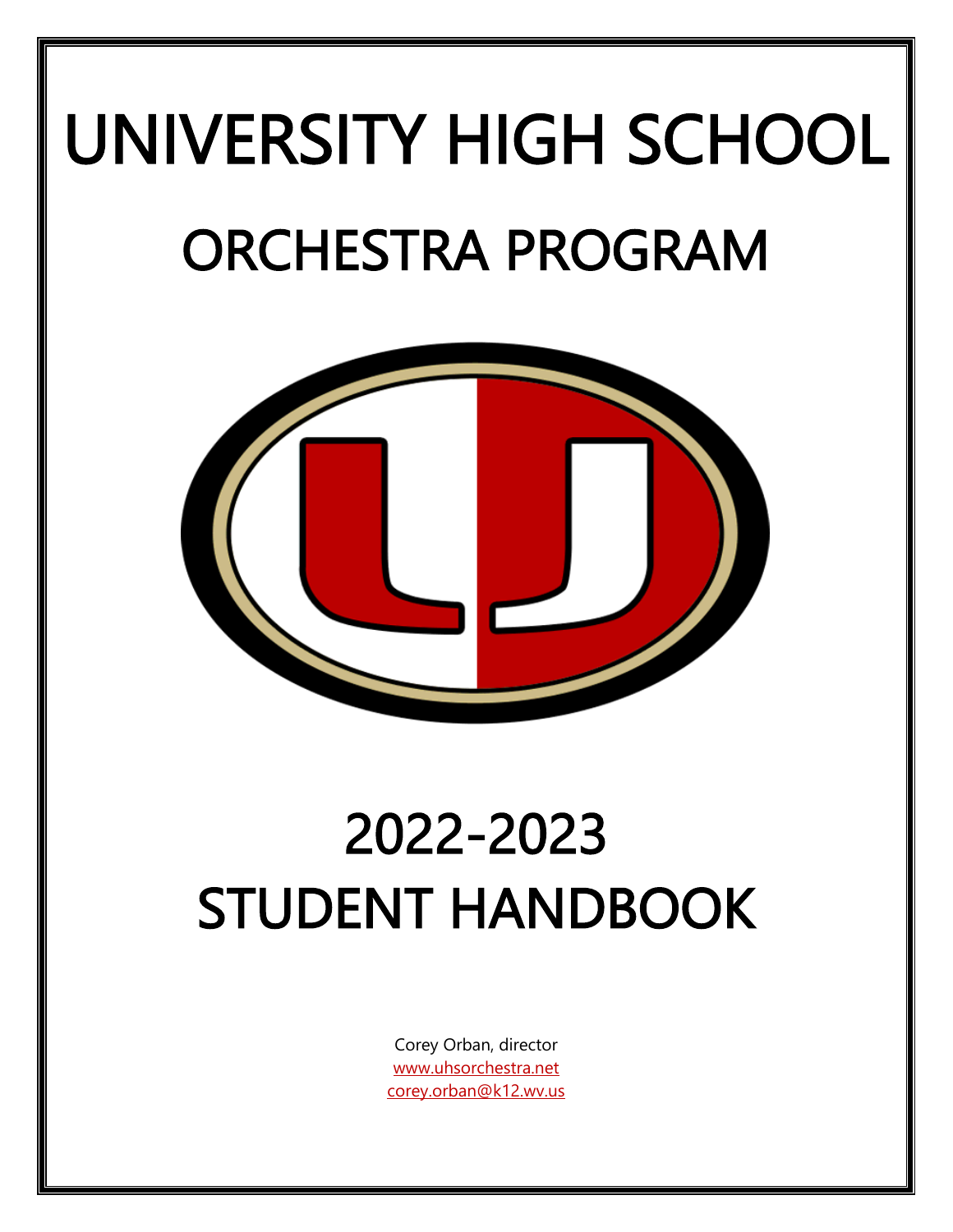#### Welcome to the University High School Orchestra Program!

My name is Corey Orban and I am excited to enter my fifth year as director of the University High School Orchestra in the 2022-2023 school year.

University High School has one of the most successful and comprehensive music programs in West Virginia. Since 2009, there have been twelve UHS Instrumental Music Ensembles selected as state honor ensembles by the West Virginia Music Educators Association – including our 2020 Symphony Orchestra and 2022 Symphonic Winds.

I pride myself on my ability to create a memorable experience for our music students. This year, I have exciting plans for our 'Ghost-Notes' Halloween concert – which will include our Percussion Ensemble for the first time since 2019. We have also begun preparing music for our Symphony Orchestra – which is one of the few high school symphony orchestras in the state of West Virginia.

Studies have repeatedly shown that there is no activity that does more to cultivate and predict academic success than participation in school music programs. I hope that you will find your experience in the UHS Orchestra to be enriching and rewarding.

I understand this document contains a lot of information, but please become familiar with the sections marked with Then, along with your parent/guardian, fill out this **Orchestra Agreement Form** so I know you have read it.

I look forward to working with you and your parents for the 2022-2023 school year.

Sincerely,

loneis

Corey Orban Orchestra Director

## PROGRAM MISSION STATEMENT

#### The mission of the University High School Orchestra Program is:

- 1. To create a positive learning environment in which students are valued, supported, and challenged.
- 2. To help each student reach their fullest musical potential.
- 3. To hold students to the highest standards and provide them with many of the skills needed to be successful in school and life.
- 4. To contribute positively to our community and be good representatives of our school, our city, and our state.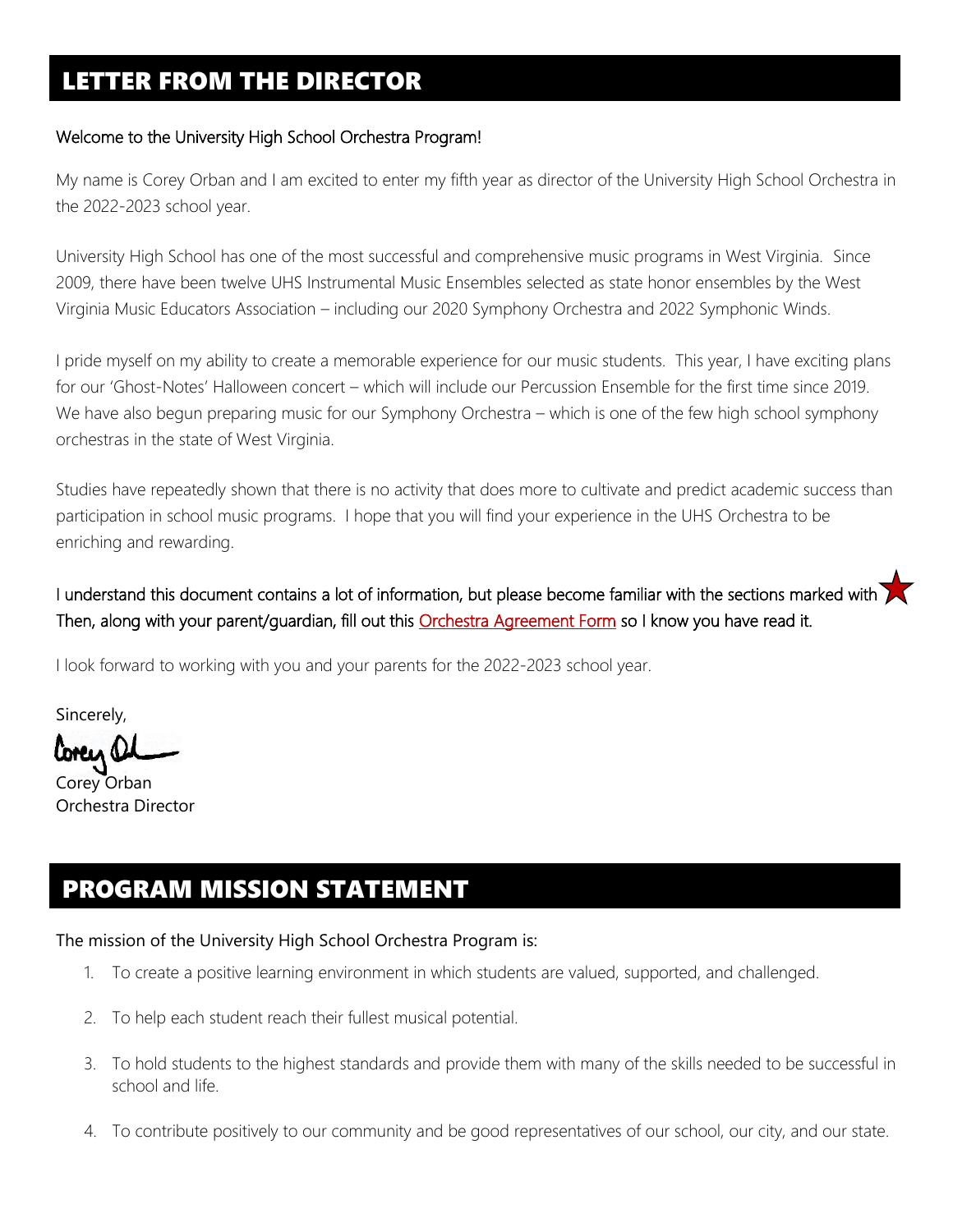## DIRECTOR'S CAVEAT

The information contained in this handbook is intended to be accurate at the time written and is subject to change. The director will release any updated information as soon as it is available. Please contact Mr. Orban if you need clarification of any material presented in this document.

#### I COMMUNICATIONS Ξ

Mr. Orban will utilize various methods of communication to keep students and families informed of important orchestra information.

#### [www.uhsorchestra.net](http://www.uhsorchestra.net/)

The UHS Orchestra website is the primary hub for all orchestra communications. The main page of this site will host any important updates under the 'Announcements' section. You can also navigate the website to find information about the director, important forms, scale/fingering charts, calendar of events, and even photos and videos of our past performances. This website is new and will continuously be updated to improve our communications.

#### Remind

The orchestra uses the Remind app to communicate directly with students and parents during the school year. Messages are sent directly to users' phones. Reminders will be limited to announcements concerning rehearsals, performances, arrival times when returning from trips, etc. It is HIGHLY recommended that students *and* parents sign up as soon as possible. Information about how to enroll can be found at [www.uhsorchestra.net/forms.](http://www.uhsorchestra.net/forms)

#### [corey.orban@k12.wv.us](mailto:corey.orban@k12.wv.us)

The director's email address. This is the most reliable way to get in touch with Mr. Orban. Emailing is recommended over using the phone as Mr. Orban travels from the music wing to other classrooms throughout the day.

#### Google Classroom

Announcements, Assignments (including Arctic Academy Assignments), instructional and demonstrational videos, and other educational materials will be posted in Google Classroom. We will use the same Google Classroom each year, so only freshmen and new students should need to get a code for the upcoming school year. If you need the code to the Google Classroom, please contact Mr. Orban.

#### **Schoology**

Used for grading and student-teacher-parent communication.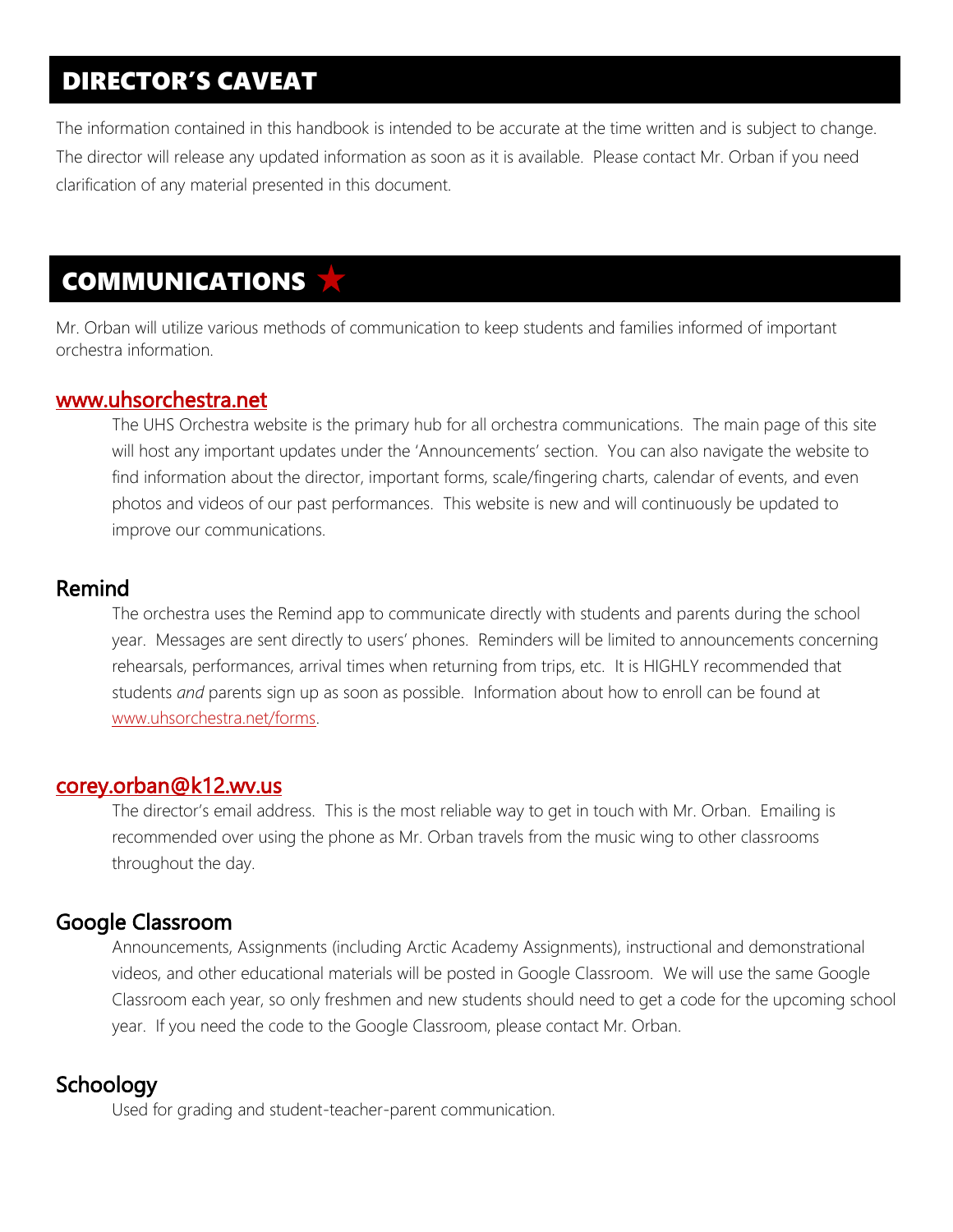## REQUIRED MATERIALS

A violin, viola, cello, or string bass in good working order; a fresh set of strings (Dominant, Helicore, etc.); shoulder rest/rock stop; cleaning cloth; a good bow with clean hair; music and a music folder; school-issued Chromebook; and a pencil.

### INSTRUMENT STORAGE LOCKERS

All students will have access to an instrument storage locker or rack space. Please do not store food, clothes, or other personal items in these lockers. We are very lucky to have these lockers, so please continue to take care of them.

**Note:** UHS and Monongalia County Schools are not responsible for lost or stolen property. Please do not leave money or other valuables in your lockers.

## SCHOOL INSTRUMENT USE

University High has a growing inventory of school-owned string instruments. Right now, we have 2 violins, 2 violas, 4 cellos, and 6 basses. If you are in need of an instrument – or you are considering switching to an instrument of need in the ensemble – please email Mr. Orban. Additionally, if you need to have your personal instrument repaired, you may use a school instrument for a limited time (if one is available).

## INSTRUMENT CARE

I

 $\overline{a}$ 

- $\triangleright$  When not in use, always place the instrument and bow securely into zipped/latched case.
- $\triangleright$  Always loosen the bow before returning it to the case. Never over-tighten the bow.
- ➢ Using a lint-free cloth, always wipe the instrument clean of dust and rosin build-up. Never touch the bow hair. Oils from your skin can ruin the horsehair.
- $\triangleright$  Be careful not to bump the pegs or bridge of your instruments especially when moving your instrument from place to place.
- ➢ Keep instruments away from extreme heat, cold, and humidity. NEVER LEAVE YOUR INSTRUMENT IN YOUR CAR – CHANGES IN TEMPERATURE AND HUMIDITY WILL DAMAGE YOUR INSTRUMENT.
- $\triangleright$  Only allow qualified string instrument technicians (a luthier) to attempt repairs. Your parents might be very handy, but string instruments require a specific touch. Fawley's in Sabraton can repair most issues.
- $\triangleright$  Make sure your instrument case is labelled with your name and contact info.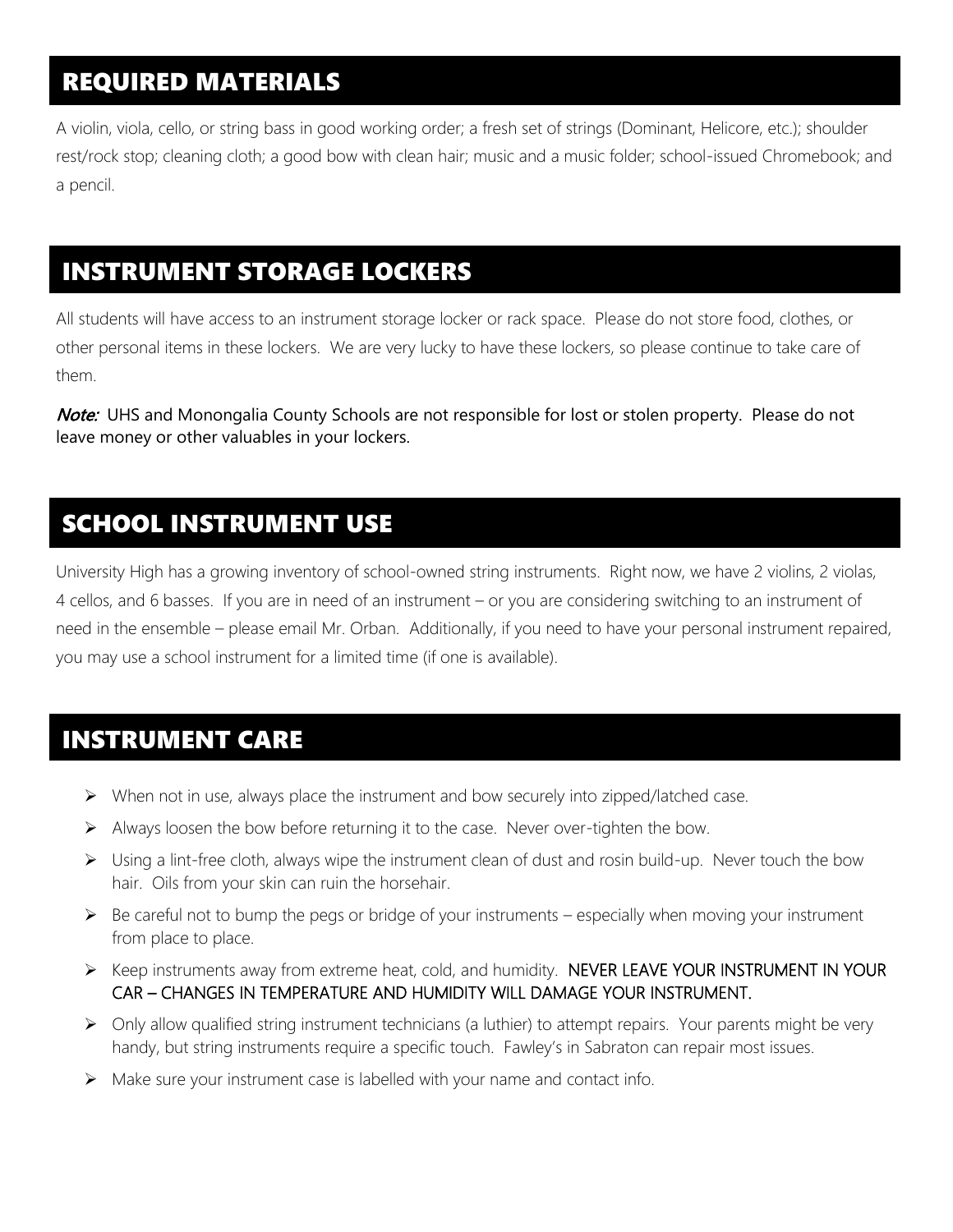## CLASSROOM CONDUCT

#### Class Policies:

#### Students of the UHS Orchestra class will:

- ➢ Have their instrument & be seated, ready to play approximately one-minute after the bell sounds.
- $\triangleright$  Have all required materials at their seat.
- ➢ Sit quietly and practice finger-positions or look ahead in the music while the director is working another section (please don't talk and disrupt the class).
- $\triangleright$  Keep their instrument storage area tidy and organized.
- ➢ Respect their peers, teachers, and school equipment.

#### Consequences for Misbehavior:

All incidents will be evaluated on a case-by-case basis. Offenses may result in one or more of the stated consequences:

- **Minor Offenses:** Verbal Warning
- Moderate Offenses: Verbal Warning Grade Deduction Temporary Seat Change Private Discussion with Student
- **Major Offenses:** Temporary Loss of Classroom/Performance Privilege Grade Deduction Permanent Seat Change Private Discussion with Student Phone Call Home or Parent Conference In-School Suspension
- Severe Offenses: Student is sent to Office/Counselor Grade Deduction Private Meeting (Teacher, Student, Parent, Principal) In-School Suspension Student Behavior Program Removal from Orchestra Program

**Note:** Because the music department is regularly made up of the best students our school has to offer, we rarely have severe issues with misbehavior. However, if a student repeatedly shows they cannot be trusted to follow the basic classroom/attendance policies in this document – or fails to represent our ensemble or school in a positive way – they may have privileges removed, performance opportunities taken away, or even be removed from the program.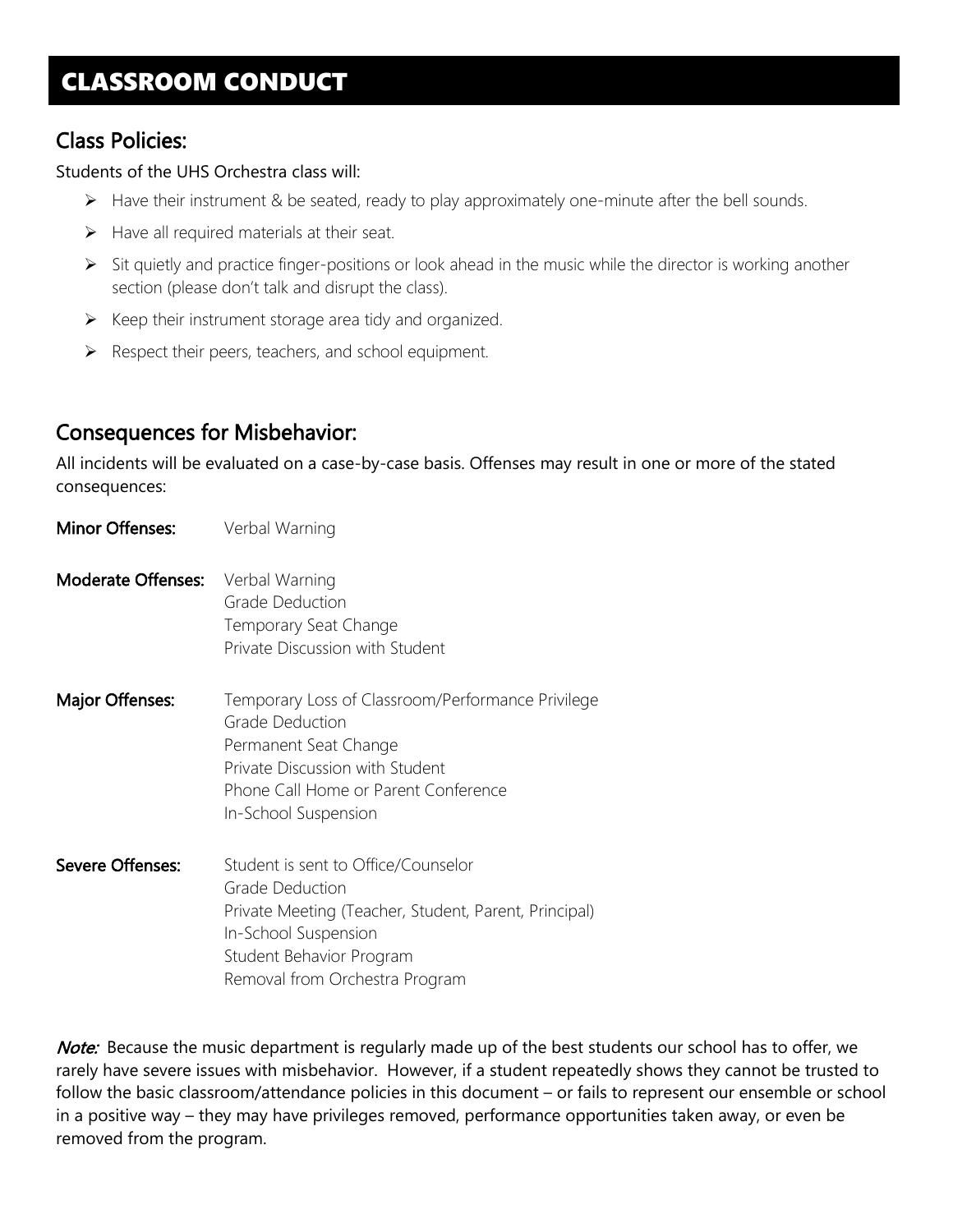## SEATING ASSIGNMENTS

At the beginning of the school year, students will complete an audition performing scales and an excerpt of a piece we are playing in class. Each year, students must audition for their parts and roles – there are no automatic chair selections for veterans of the ensemble. Each chair/role/part decision is made for the best interest of the development of the students and the ensemble.

#### ۰ STUDENT LEADERSHIP

#### Concertmaster:

The Concertmaster is the first chair player in the first violin section. This person is the student representative of our ensemble. They are responsible for leading tuning, deciding bowings/fingerings, leading group warm-ups, and communicating other important information with all other members and principal players.

#### Principal Players:

Each of the other sections (Violin 2, Viola, Cello, & Bass) will have principal players who will be helpful in deciding bowings/fingerings, and leading their sub-sections in sectionals. The role of principal is to help their section become as successful as possible by identifying any ambiguities in our playing to make things uniform.

#### l DRESS CODE

We have simplified the attire for the 2022-2023 school year.

#### Concert Black:

All black concert dress attire. This may include black dress shirts, black pants, black gown/dress, tuxes with white shirt and black bow tie, black socks, black shoes. *No leggings, no revealing clothing, no visible writing on shirts, no white socks.*

#### Costumes (Ghost-Notes Concert)

For our Halloween concert, students may wear a costume of their choice. Costumes should be appropriate and not impede the student's ability – or another student's ability – to perform. Students who choose not to wear costumes should wear Concert Black attire.

## CALENDAR OF EVENTS

The 2022-2023 Event Calendar is posted on **www.uhsorchestra.net/calendar** and in Google Classroom. This calendar is an outline of all known rehearsals and performances for the year. This year, we will be performing with a Symphony Orchestra – which will require some after-school rehearsals. If these dates change, a message will be sent out to keep students and parents informed. Please understand that dates/times may be determined by other teachers/directors and may not be finalized at the time the calendar is posted. We will update the calendar often.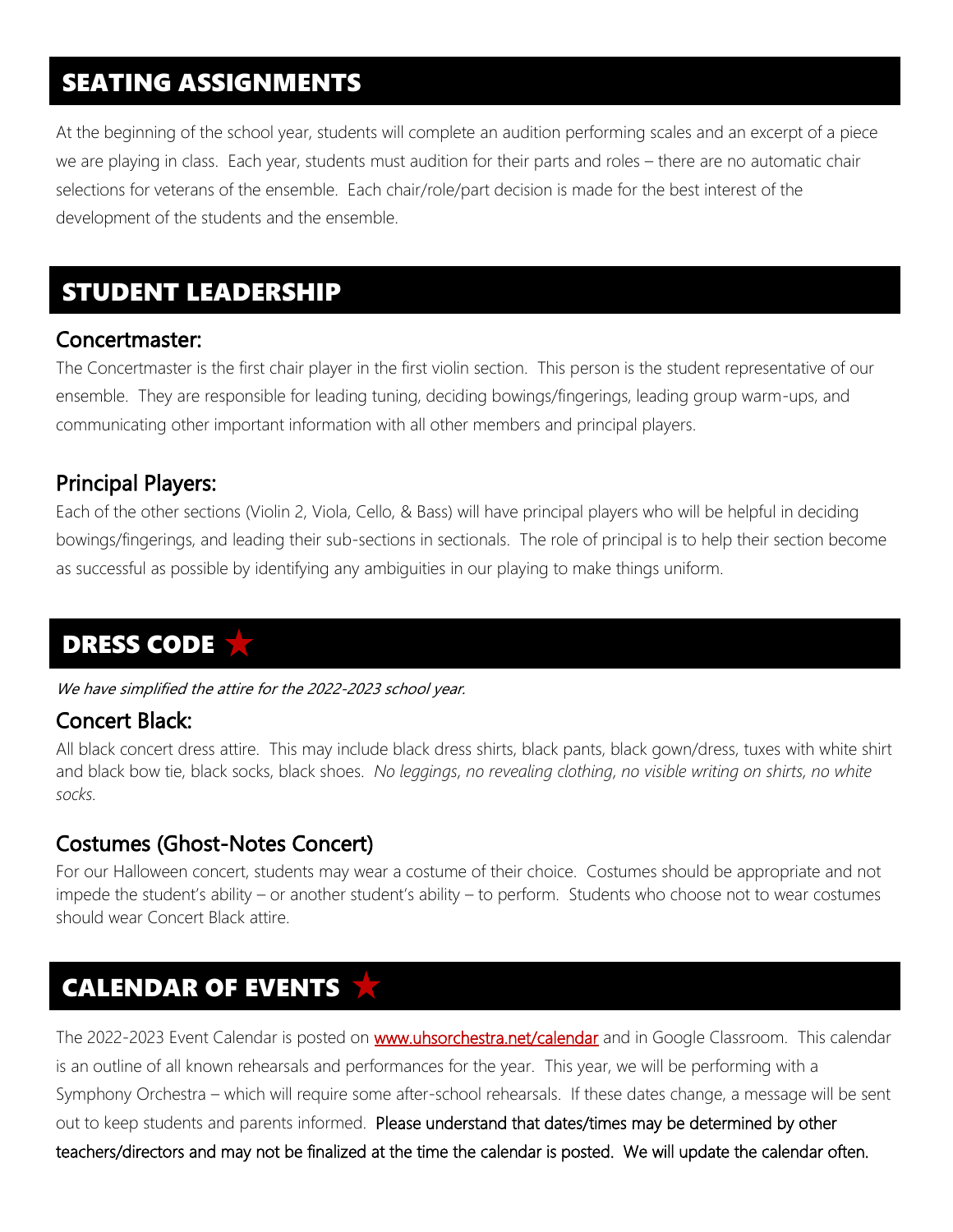## **ATTENDANCE**

Orchestra is a *co-curricular* activity – meaning that unlike *curricular* classes, orchestra activities often take place outside of school hours – and unlike *extracurricular* sports, orchestra activities are graded.

Students are expected to be at all after-school rehearsals and performances. If a student has a conflict with a performance or rehearsal date, they should contact the director immediately to find a solution. In the event of an unavoidable emergency that prevents the student from attending a rehearsal or performance, students/parents should submit a written excuse to the director explaining the reason for the absence within two days.

Note: Telling Mr. Orban "I can't make it" is not a valid reason to have an absence excused.

#### Sports Conflicts | 50/50 Policy:

Orchestra students are allowed – and encouraged – to participate in athletics. It is inevitable that there will be conflicts between sports and orchestra, but it is important that both activities receive equal respect.

Students who participate in athletics and orchestra are expected to split time evenly between orchestra rehearsals and performances and sports practices and events.

#### Students can use the following guide when deciding which activity to attend:

#### Orchestra Rehearsal vs Sports Practice:

Attend the sports practice first time the conflict arises and orchestra rehearsal second; or vice versa.

Orchestra Rehearsal vs Sports Event/Game:

Attend the sports event/game.

#### Orchestra Performances vs Sports Practice:

Attend the orchestra performance.

#### Orchestra Performance vs Sports Event/Game:

Attend the orchestra performance first time the conflict arises and the sports event/game second; or vice versa.

The 50/50 Policy assumes that the coaches of the individual sports in which students participate are willing to allow students to miss sports practices and events. However, students and coaches must remember that while sports are *extracurricular*, orchestra is *co-curricular* – which means students are *graded* for their work both in class and after school. Students who fail to meet the 50/50 requirement – even as a result of coaches' requirements – may see their grade suffer.

Students must inform Mr. Orban *in advance* if they plan to miss a rehearsal or a performance due to a sports-related conflict. Please see "How To Get an Absence Excused."

Note: Mr. Orban is a reasonable person. Just be responsible and respectful regarding attendance and you will be just fine.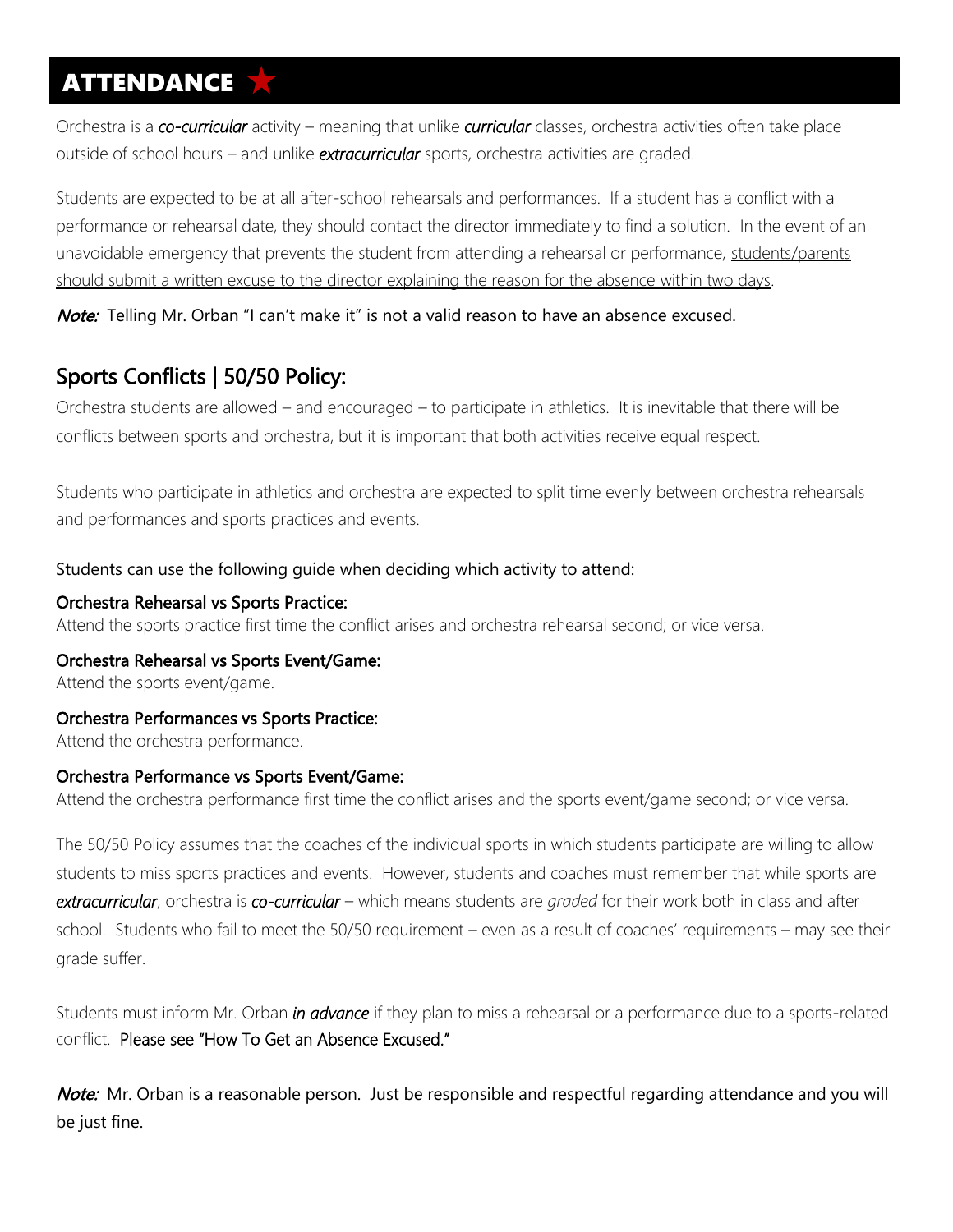## HOW TO GET AN ABSENCE EXCUSED